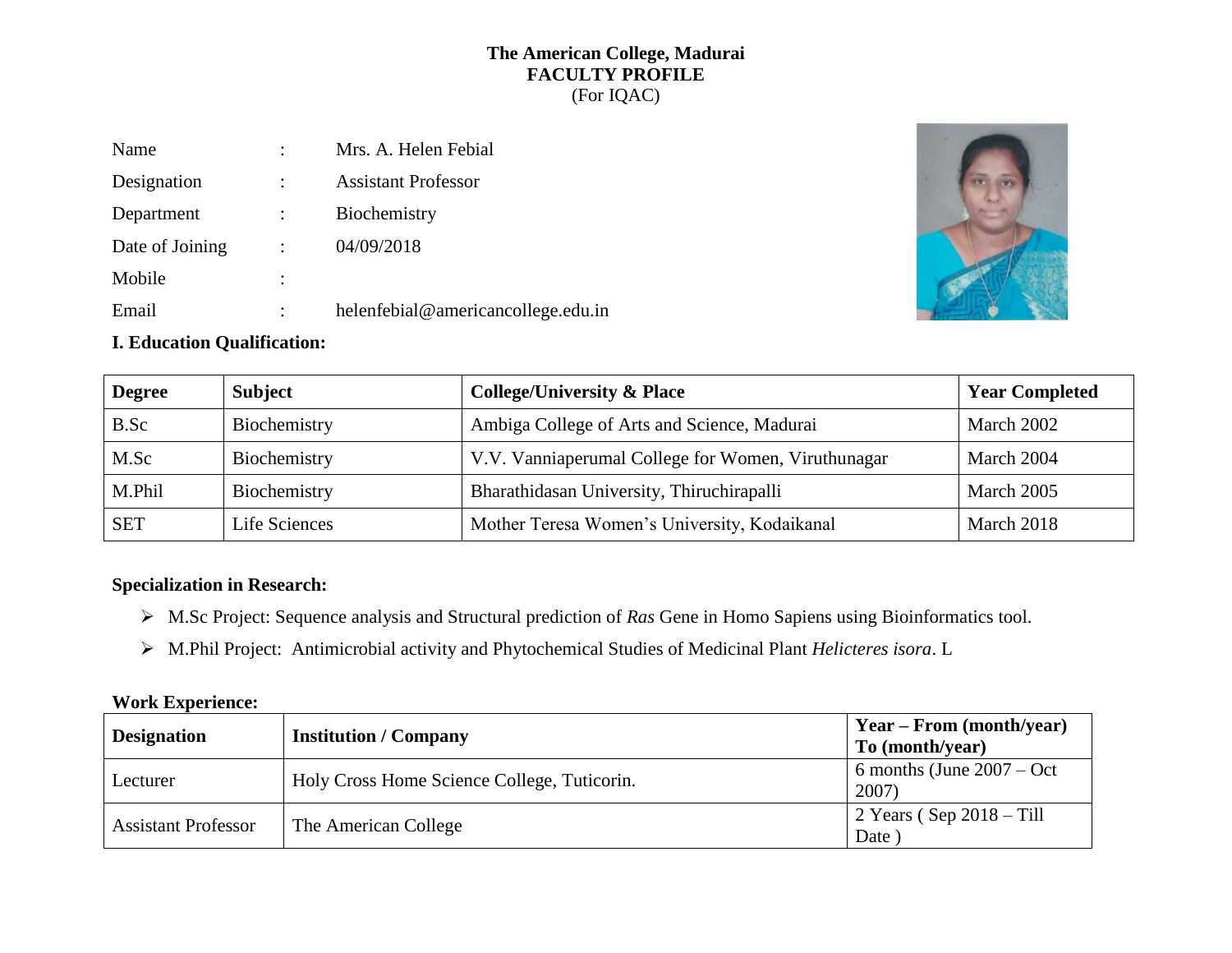| <b>Title</b>                                                                                                                                                           | M. Phil /<br>M.Sc/<br><b>B.Sc</b> | <b>Please tick if it</b><br>is collaborative |
|------------------------------------------------------------------------------------------------------------------------------------------------------------------------|-----------------------------------|----------------------------------------------|
| Analysis of Phytochemicals and Antibactirial Activity of Justicia Adhatoda & Morindo Dinctoria                                                                         | B.Sc                              |                                              |
| Phytochemical studies and Antibacterial activity of Withania somnifera                                                                                                 | B.Sc                              |                                              |
| Phytochemical Analysis And Antibacterial Activity Of Terminalia Arjunaroxb Extracts Against<br>Pathogenic Bacteria                                                     | B.Sc                              |                                              |
| Comparative study on Phytochemical screening and Antibacterial activity of Nyctanthus arbortristis<br>and Ichnocarpus frustescens extracts against pathogenic bacteria | B.Sc                              |                                              |
| The effect of Sargassum wightii manure on Trigonellafoenum-graecum (L) (Fenugreek) plants                                                                              | B.Sc                              |                                              |

### **Conference/ Seminar/ Workshop/ Webinar**

- Participated National Level Conference on 'Threats and conservation CRTC-2019' organized by PG & Research Department of Zoology, The American College, Madurai on 12 February 2019
- Participated National Level Conference on 'Recent Trends in Modern Immunology' organized by Department of Immunology & Microbioloy, The American College, Madurai on 23 February 2019
- Participated National Level Conference on 'Recent Trends in Biological Sciences' Organized by PG & Research Department of Zoology, The American College, Madurai on 3 February 2020
- Participated Webinar on '' Women at Risk Blossom '' organised by Ladies Club of The American College, Madurai on 9 June 2020
- Participated Two days International Webinar on 'Research Avenues in Biochemistry'' Organized by Department of Biochemistry, The American College, Madurai on 11 & 12 June 2020
- Participated Webinar on '' Self Awareness and Social Responsibility During COVID 19 Pandemic" organized by the Ladies Club of The American College, Madurai on 13 June 2020